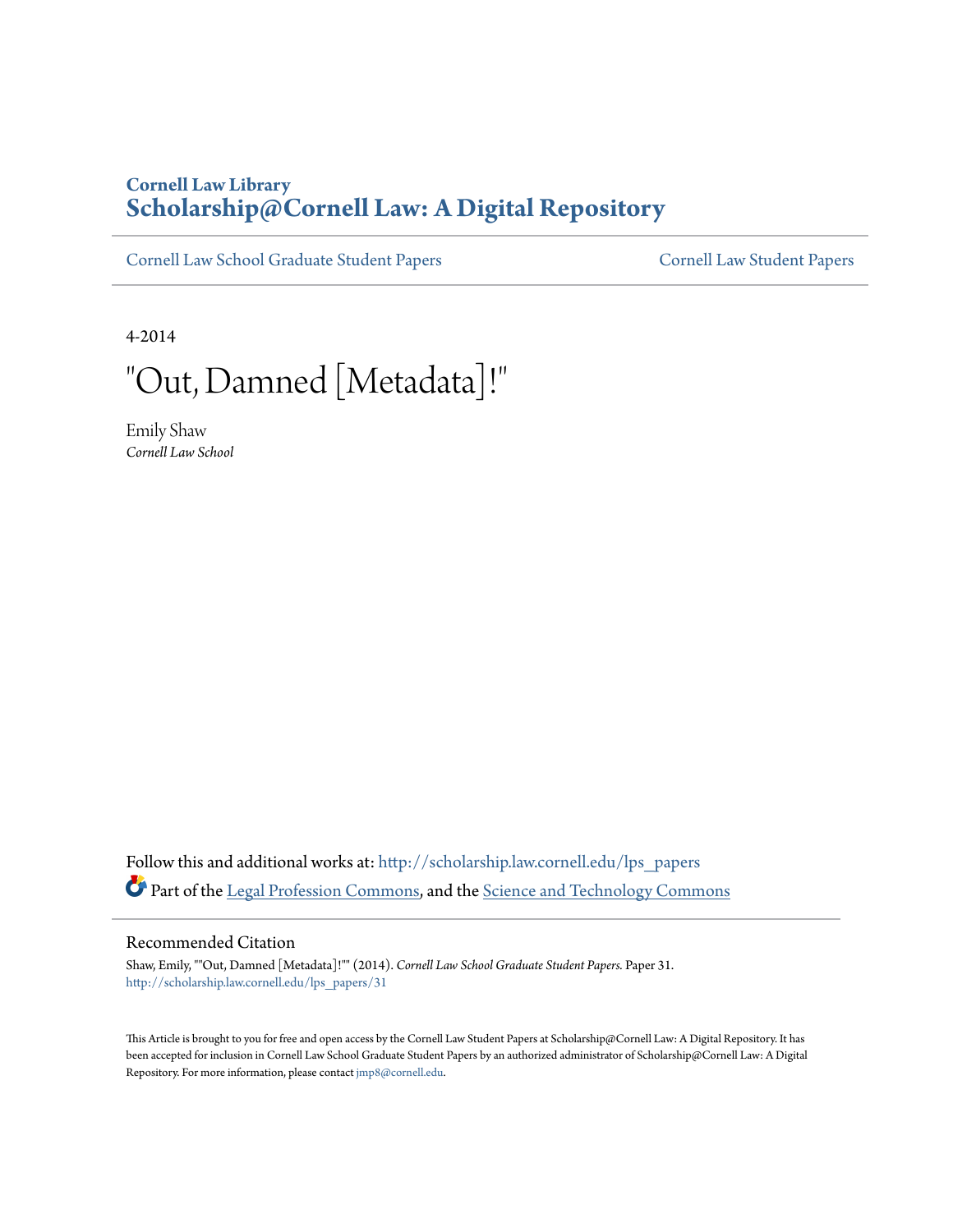# "Out, Damned [Metadata]!"<sup>1</sup>

By Emily Shaw

#### I. Introduction

We live in exciting times; technology is evolving quickly. The legal profession, however, has a history of begrudging and delayed acceptance of new technology. Attorneys may be slow to learn new tricks, but when it comes to metadata, the usual reactionary behavior could be harmful to clients. It is imperative that attorneys understand the ethical and evidentiary issues that arise when metadata is disclosed, mishandled, discovered, or destroyed. This paper explores these issues and recommends best practices to avoid inadvertent disclosures and ethical violations. The structure of this paper is as follows: first, metadata is defined and explained. Second, I will explain potential harm that metadata can cause. Third, issues of confidentiality, attorney-client privilege will be explored. Fourth, I will explore some of the evidentiary concerns regarding discovery and destruction of metadata. Finally, the conclusion will recommend best practices for new and experienced attorneys to avoid metadata missteps and manage metadata with confidence.

#### II. Metadata Defined

Definitions vary with context and jurisdiction, but simply put, metadata is data about data. In the legal context, metadata is "all of the contextual, processing, and use information" associated with an electronic document.<sup>2</sup> John Kinas, director of information technology for the District of Columbia Bar, likened metadata to a price tag on a wedding gift—it's a very useful piece of information when you're buying the gift, but it becomes problematic if you accidentally leave it on.<sup>3</sup> Metadata is useful and necessary for common computer applications. For example, the ability to 'undo' an edit in a Microsoft Word document relies on metadata that tracks the edit history of the document.<sup>4</sup> Attorneys may be uncomfortable, to say the least, if their opposing counsel were able to click 'undo' to see the edit history of their client's document. The metadata in a typical Microsoft Word document may include: the author's name and initials, the name of the company or organization where the document was created, the names of previous document authors, the original text and any revisions, template information, digital comments, document versions, and hidden text.<sup>5</sup>

A competent attorney must understand how courts view metadata. The Southern District of New York defines metadata as "electronically-stored evidence that describes the 'history, tracking, or management of an electronic document.'"<sup>6</sup> The courts have recognized several distinct types of electronic metadata, including substantive metadata, system metadata, and embedded metadata.<sup>7</sup> Substantive metadata (sometimes referred to as "application" metadata) is created as a function of the application software used to create the document or file. $8$  This includes information that instructs the computer how to properly display properties of a document such as the fonts, spacing, size, and color, as well as information that reflects modifications to the document, such as its edit history. $9$  This information transfers with the document because it is embedded in the file when it is moved or copied.<sup>10</sup> A second category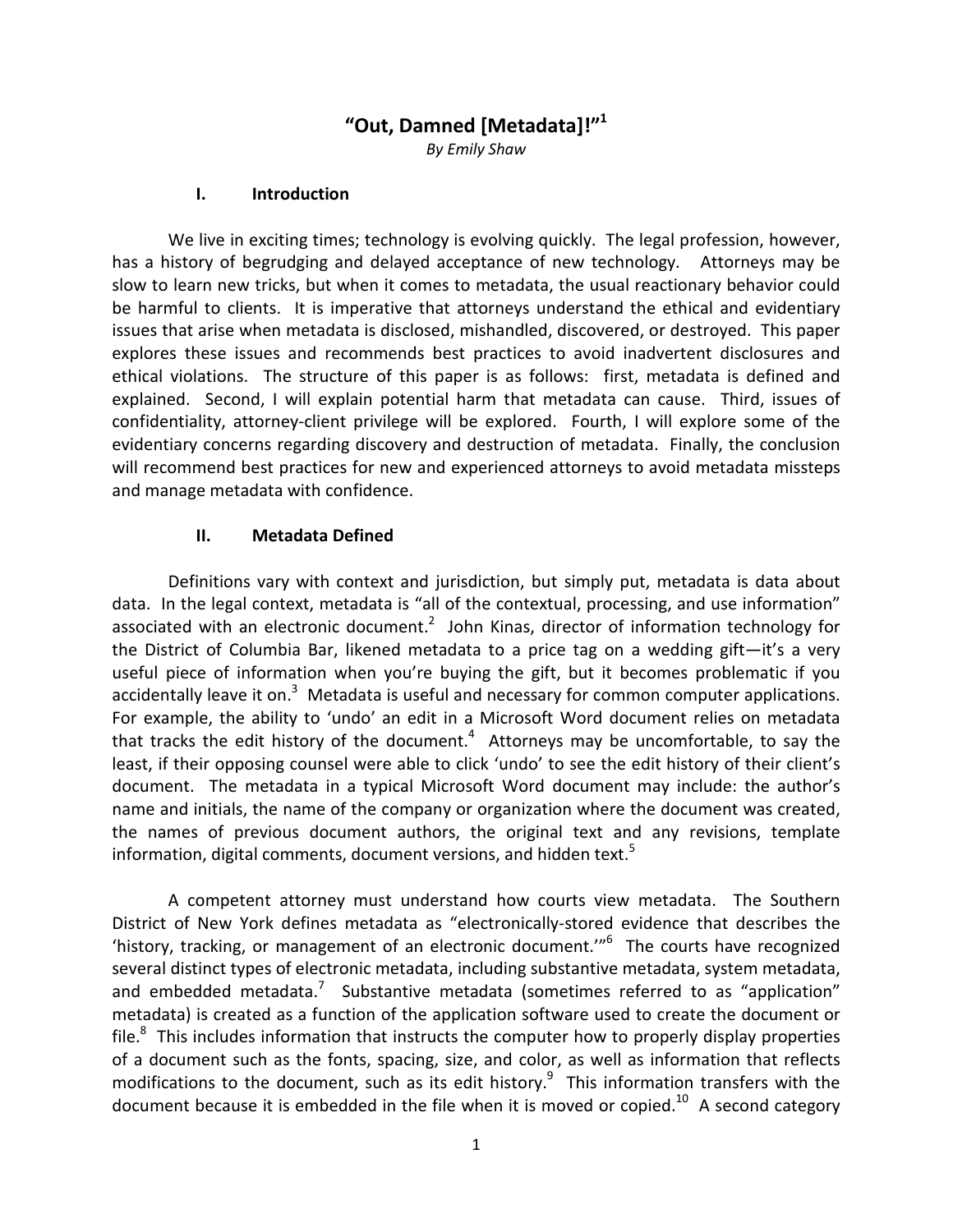of metadata is system metadata. System metadata "reflects information created by the user or by the organization's information management system."<sup>11</sup> This type of metadata is particularly helpful when attempting to search and sort large numbers of documents efficiently—both in the context of regular use and in e-discovery.<sup>12</sup> A third category of metadata is embedded metadata.<sup>13</sup> Embedded metadata consists of "text, numbers, content, data, or other information that is directly or indirectly imputed into a [n]ative [f]ile by a user and which is not typically visible to the user viewing the output display" of the native file.<sup>14</sup> This type of metadata includes spreadsheet formulas, hidden columns, hyperlinks, references, and database information.<sup>15</sup> With this basic understanding of what metadata is, an attorney is prepared to confront issues that may arise with its intentional or unintentional disclosure or discovery.

### III. Potential Pitfalls

Metadata is useful in document production. It was originally developed "by software programmers accustomed to working in collaborative environments where sharing information is commonplace."<sup>16</sup> Law firms also benefit from collaboration; in fact, Microsoft revealed in a 2001 press release that it solicited opinions from attorneys in developing Word 2002 because "the legal profession must have an efficient way to compare documents and incorporate text and formatting changes." $17$  However, as much as the legal profession benefits from collaboration, it stands to lose a lot if that information falls into the wrong hands.

Examples of metadata mishaps range from embarrassing to catastrophic. In February 2003, British Prime Minister Tony Blair's office published a dossier on Iraq's security and intelligence organizations; this dossier was cited by Colin Powell in his address to the United Nations.<sup>18</sup> This dossier was published as a Microsoft Word document.<sup>19</sup> The metadata from the Word document revealed that, contrary to the government's assertions, it had been drafted by civilians and that parts of it had been plagiarized from a thesis written more than ten years previously.<sup>20</sup>

 Portable Document Format (PDF) files have less metadata and are frequently regarded as safer from metadata mining than other file formats. While this is often the case, PDFs are not foolproof. Attorneys at Facebook learned this lesson the hard way. In 2009, large portions of the transcript of the settlement between Facebook and ConnectU were redacted and a PDF of the transcript was made publicly available.<sup>21</sup> While the image of the PDF had blacked-out the redacted portions of the PDF, the metadata that provides the searchable text in a PDF was not altered.<sup>22</sup> Thus, members of the Associated Press were able to simply copy and paste the sensitive information from the PDF. $^{23}$  The metadata revealed that Facebook's internal valuation of the company was \$3.7 billion, \$8.88 per share.<sup>24</sup> This was far less than the \$15 billion valuation established by the Microsoft investment in 2007. $^{25}$ 

 While disclosing settlement terms is highly embarrassing (and likely a breach of a confidentiality clause), active litigants have even more at stake. In 2004, the SCO group, an entity that licenses and sells Unix, filed a complaint in state court against DaimlerChrysler and AutoZone.<sup>26</sup> The metadata gleaned from the court-filed documents revealed that SCO group's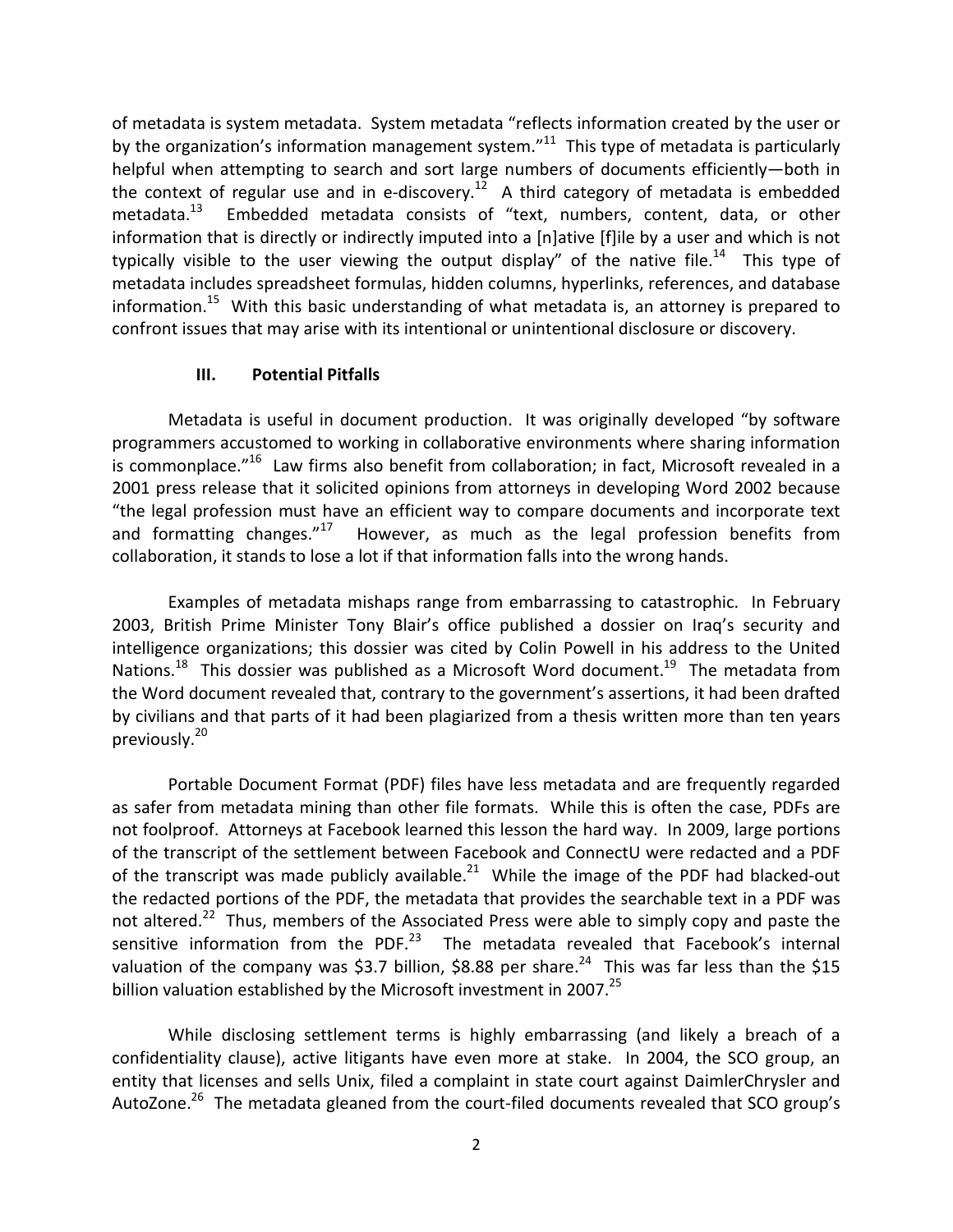attorneys had been building a case against Bank of America in federal court.<sup>27</sup> In fact, the Word document, when viewed under the "original showing markup" setting, identified Bank of America as a defendant until exactly 11:10 a.m. on February  $18.^{28}$ 

 These examples have a few things in common. Each metadata leak was exposed by members of the press who had no duty not to disclose this publicly shared information. Each leak was found using rudimentary computer functions—Microsoft Word document settings and copy-paste commands. Each metadata leak caused a scandal. But most importantly, each metadata leak could have been prevented using basic metadata scrubbing procedures.

### IV. Ethical Issues

The attorneys from the examples in section III clearly did not intend to leak confidential information through metadata, but these situations nevertheless raise various ethical issues. First, the disclosure may amount to a waiver of the attorney-client privilege. Second, the disclosure may amount to a waiver of work product protection. Third, while the above examples of metadata leaks were all exposed by third parties, it is important to note that opposing counsel that read inadvertently disclosed metadata may themselves be committing an ethical violation.

The attorney-client privilege is among the oldest and most fundamental protections in the American justice system.<sup>29</sup> This privilege protects communication between attorneys and clients in order to encourage full and frank communication between clients and their attorneys and thus "promote broader public interests in the observance of law and administration of justice."<sup>30</sup> The Restatement (Third) of the Law Governing Lawyers defines the test of qualifying attorney-client communications as four elements: "(1) a communication (2) made between privileged persons (3) in confidence (4) for the purpose of obtaining or providing legal assistance for the client."<sup>31</sup> It is well-settled law that this privilege belongs solely to the client.<sup>32</sup> However, courts acknowledge that "the attorney's conduct may bind the client even in the absence of his express consent" if the attorney is acting under the authority granted to her as agent. $33$  Implied waiver may occur when a client voluntarily discloses confidential communications to a non-essential third party.<sup>34</sup> Courts split into three distinct approaches when it comes to determining whether the attorney-client privilege has been waived through inadvertent disclosure.

The "Strict Approach" holds that inadvertent disclosure always waives the attorneyclient privilege. This approach, sometimes called the "Wigmorian approach", the "strict-liability approach", or the "objective approach," follows the teachings of Professor Wigmore, who believed that all disclosures "are not protected by the privilege, on the principle that, since the law has granted secrecy so far as its own process goes, it leaves it to the client and attorney to take measures of caution sufficient to prevent [disclosure]. The risk of insufficient precautions is upon the client." $35$  The D.C. Circuit is among the courts that follow this approach.  $36$  Proponents of this approach believe that a uniform application to the waiver will prevent abuse of the duty of confidentiality and encourage attorneys to take effective measures to prevent inadvertent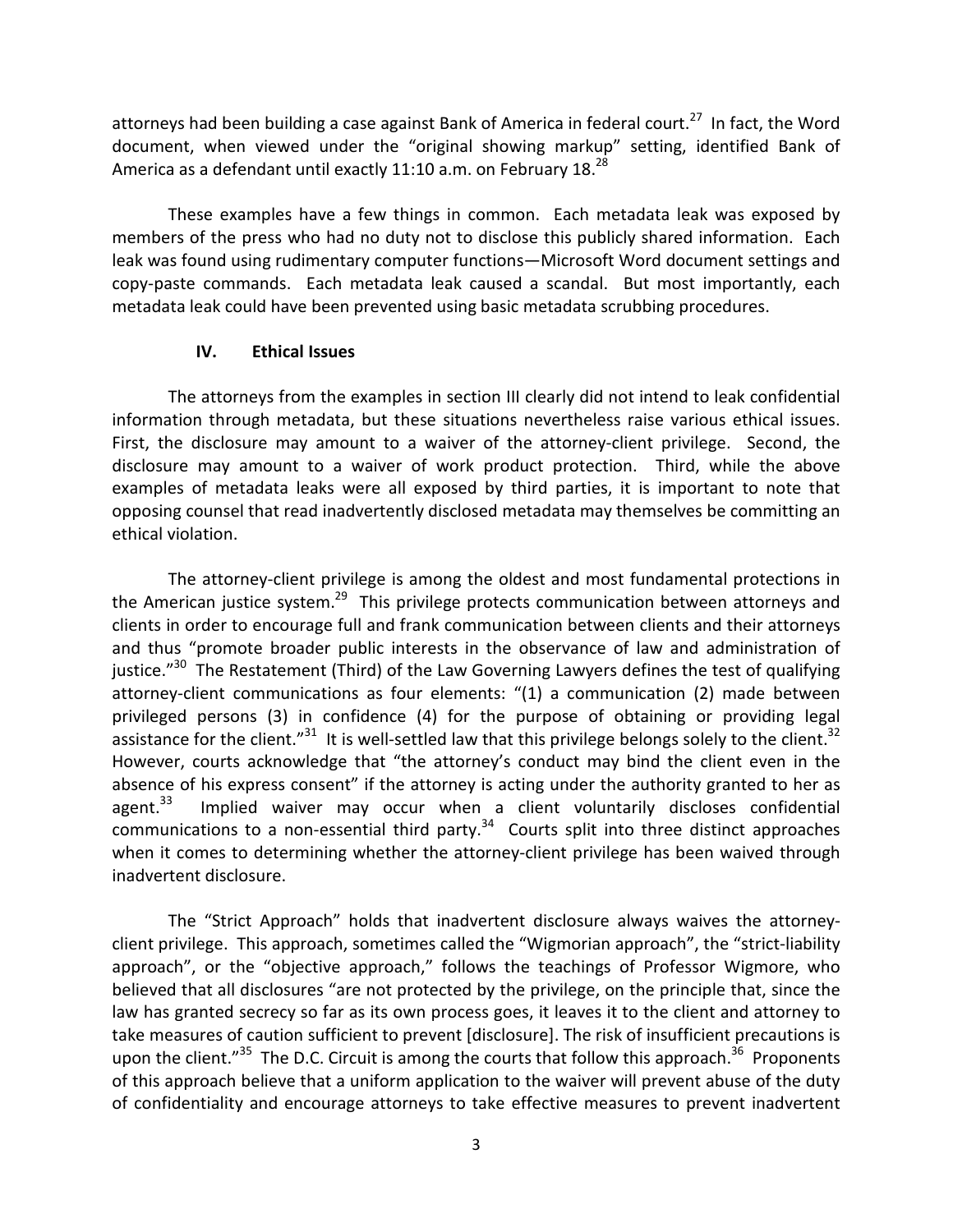disclosures.<sup>37</sup> Conversely, critics say that this approach is unduly harsh and intrudes upon the attorney-client relationship because it may discourage clients from confiding in their attorney.<sup>38</sup> Furthermore, the Wigmorian view was devised in an age before liberal discovery practices and may be an impractical approach to today's high-volume document disclosures.

The "Lenient Approach" (also referred to as the intent-based approach) requires intent to disclose privileged material and fully protects from inadvertent disclosure.<sup>39</sup> Courts that follow this approach, including Federal courts in Florida and Illinois, reason that since waiver is often defined as "[t]he voluntary relinquishment or abandonment—express or implied—of a legal right or advantage, $^{\prime\prime 40}$  it is not possible to waive the privilege inadvertently.<sup>41</sup> Proponents of this approach argue that this rule protects clients from their attorneys' negligence. This reflects the concept that the privilege belongs solely to the client. Like the Strict Approach, this approach also has the benefits of a uniform application and easy administration.<sup>42</sup> However, critics of the Lenient Approach argue that this approach ignores the basic principles of agency law and leaves little incentive for attorneys to guard privileged information.  $43$ 

The third and most common approach, adopted by a majority of jurisdictions, is the Circumstances Approach—which, predictably, finds a middle ground between the Strict Approach and the Lenient Approach.<sup>44</sup> Courts that follow this approach examine all of the circumstances surrounding the inadvertent disclosure and allow waiver in only limited circumstances, such as when an attorney or client "fail[s] to take reasonable steps to maintain confidentiality."<sup>45</sup> Courts examine five factors to determine if the privilege is waived: "(1) the reasonableness of the precautions taken to prevent inadvertent disclosure in view of the extent of the document production; (2) the number of inadvertent disclosures; (3) the extent of the disclosure; (4) the promptness of measures taken to rectify the disclosure; and (5) whether the overriding interests of justice would or would not be served by relieving the party of its error."<sup>46</sup> Unsurprisingly, the gains in flexibility and fairness by adopting this approach cost some efficiency and predictability that go along with the uniform approaches. The bottom line for an attorney in entrusted with confidential client information is to know your jurisdiction and act reasonably and competently.

The work product doctrine, codified in the Federal Rules of Civil Procedure 26(b)(3), $47$ provides "qualified immunity for materials prepared in anticipation of litigation by a party, an attorney, or some other representative of a party."<sup>48</sup> When confronted with the issue of work product protection, nearly all jurisdictions follow a similar approach to the Circumstances Approach from the Attorney-Client Privilege jurisprudence.<sup>49</sup> Courts weigh the following five factors to determine whether a waiver has occurred: "(1) reasonableness of precautions taken to prevent disclosure, (2) time taken to rectify error, (3) scope of discovery, (4) extent of disclosure, and (5) overriding issues of fairness."<sup>50</sup>

An attorney who receives inadvertently disclosed privileged information is faced with conflicting ethical obligations: they have both a duty to diligently represent their client and a duty to avoid dishonestly, fraud, deceit, or misrepresentation.<sup>51</sup> This dilemma was addressed in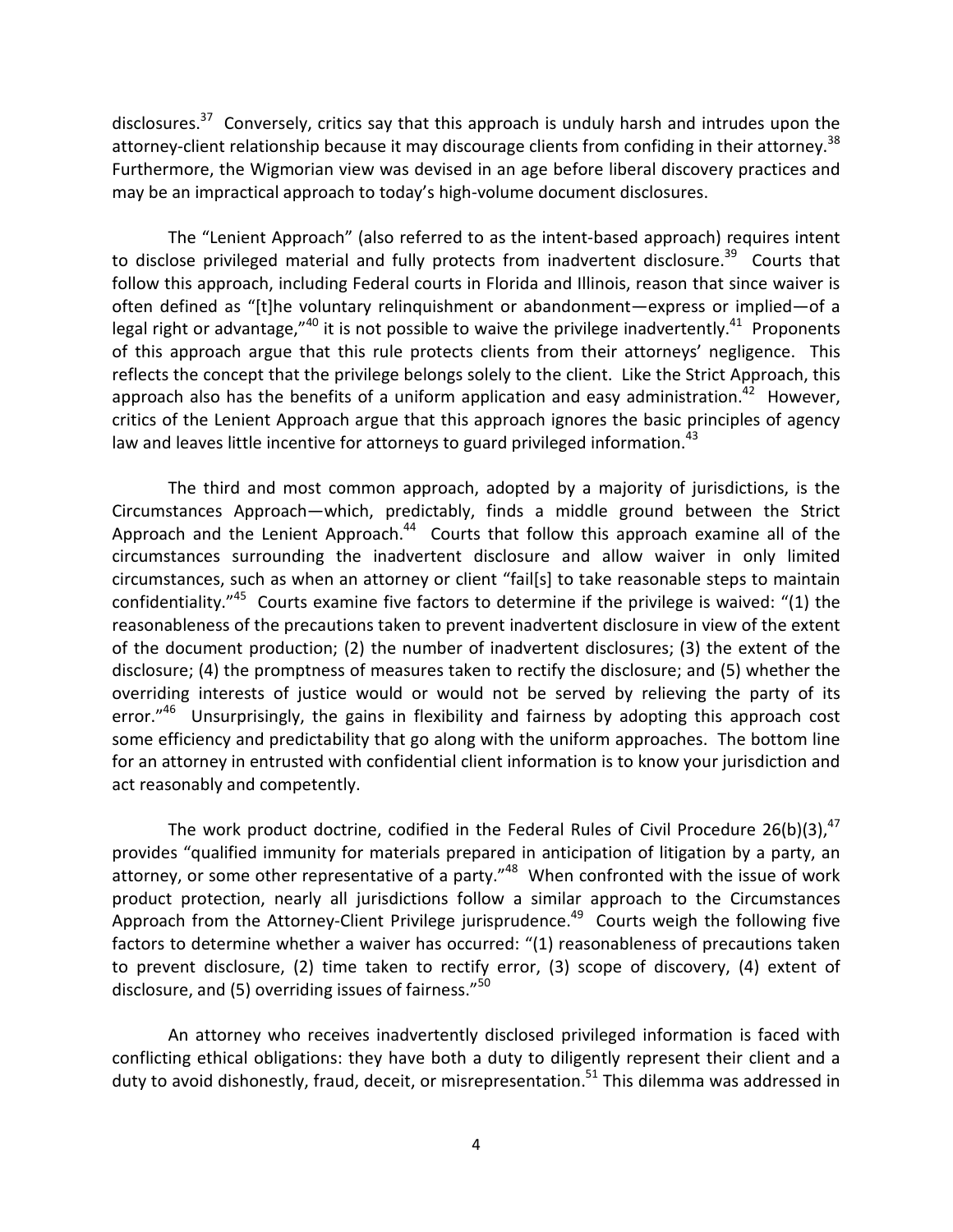2002 by the Model Rule 4.4(b), which directs the receiving attorney to promptly notify the sender.<sup>52</sup>

### V. Evidentiary Issues

Metadata is an unsettled frontier in e-discovery and full treatment of the subject is well beyond the scope of this paper. Nonetheless, attorneys must understand the rules, or they risk sanctions for evidence spoliation or even criminal charges for destruction of evidence.<sup>53</sup> The watershed case on the subject, Williams v. Sprint/United Management Co., held that a defendant who produces electronic files during discovery must also produce their corresponding metadata.<sup>54</sup> Three years after Williams, the Southern District of New York clarified some of the requirements for various types of metadata production in e-discovery.<sup>55</sup> Substantive metadata, which includes information such as prior edit history, editorial comments, and computer display instructions, "need not be routinely produced" unless the requesting party shows good cause.<sup>56</sup> System metadata, such as information about the author, date of creation, and date of modification are frequently considered irrelevant by courts.<sup>57</sup> System metadata may be relevant, however, if the authenticity of a document is questioned or dates of document creation are important to the case.<sup>58</sup> Embedded metadata, such as formulae in complicated spreadsheets, is "generally discoverable" and "should be produced as a matter of course."<sup>59</sup> Importantly, the destruction of metadata can land a client and attorney in trouble for spoliation of evidence.<sup>60</sup>

# VI. Conclusion and Best Practices

As professionals entrusted with privileged client information and sophisticated data management responsibilities, it is imperative that new and experienced attorneys alike become familiar with the dangers of inadvertent metadata disclosure and evidence spoliation from the irresponsible destruction of metadata. This is a fine line that attorneys must walk. The most important thing to remember is that the moment a client is on notice of the pending litigation, metadata must be preserved with their corresponding electronic documents.<sup>61</sup> At no point, however, should an attorney ever send a document with work product metadata. The best practice is to use metadata scrubbing software to ensure that outgoing documents and files that are sent to opposing counsel, third parties, or e-filed with a court are sent without potentially damaging metadata. Large firms typically have this kind of software integrated into their data management systems. Small firms and solo practitioners can purchase relatively inexpensive software programs that will remove metadata from outgoing documents and files. These software programs are extremely effective and are part of a responsible and reasonable effort to protect privileged information from inadvertent disclosure. In closing, all attorneys would be wise to heed John Kinas's [and Lady Macbeth's paraphrased] advice: "Scrub early, and scrub often."<sup>62</sup>

<u>.</u>

<sup>&</sup>lt;sup>1</sup> Apologies and a happy 450<sup>th</sup> birthday to William Shakespeare.

 $^2$  Autotech Techs. Ltd. P'ship v. AutomationDirect.com, Inc., 248 F.R.D. 556, 557 n.1 (N.D. Ill. 2008).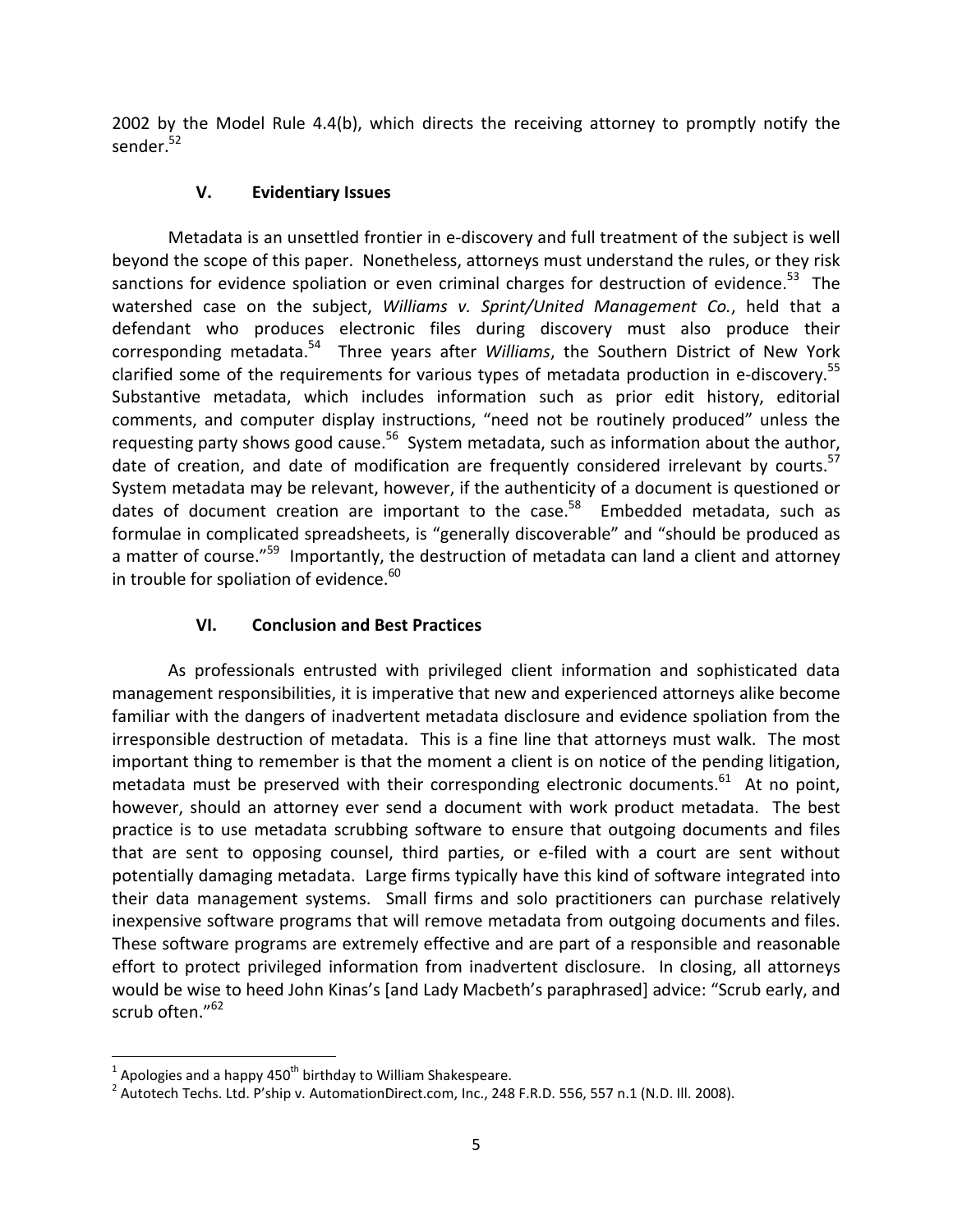<sup>3</sup> Marilyn Caviccia, How Clean is Your Document? What You Need to Know about Metadata, 32 B. Leader 22 (2007-2008).

<sup>4</sup> Adam Israel, To Scrub or Not to Scrub: The Ethical Implications of Metadata and Electronic Data Creation, Exchange, and Discovery, 60 Ala. L. Rev. 469, 472 (2009).

 $<sup>5</sup>$  Id. at 472-73.</sup>

<sup>6</sup> Aguilar v. Immigration & Customs Enforcement Div. of the U.S. Dep't of Homeland Sec., 255 F.R.D. 350, 354 (S.D.N.Y. 2008).

<sup>7</sup> Id. (citing United States District Court for the District of Maryland, Suggested Protocol for Discovery of Electronically Stored Information 25-28, http://www.mdd.uscourts.gov/news/news/ESIProtocol.pdf).

<sup>8</sup> The Sedona Principles-Second Edition: Best Practices Recommendations and Principles for Addressing Electronic Document Production Cmt. 12a (Sedona Conference Working Group Series 2007), http://www.thesedona conference.org/content/miscFiles/TSC\_PRINCP\_2nd\_ed\_607.pdf ("Sedona Principles 2d").

 $^9$  Id.

l

 $10$  See id.

 $11$  Id.

 $12$  Id.

 $^{13}$  Supra note 6, at 354-355.

<sup>14</sup> Id. (citing United States District Court for the District of Maryland, Suggested Protocol for Discovery of Electronically Stored Information 25-28, http://www.mdd.uscourts.gov/news/news/ESIProtocol.pdf).  $15$  Id.

 $16$  Supra note 4, at 472.

 $17$  Id.

 $18$  Richard M. Smith, Microsoft Word Bytes Tony Blair in the Butt,

http://www.computerbytesman.com/privacy/blair.htm (June 30, 2003) (last visited April 22, 2014).  $^{19}$ ld.

<sup>20</sup> Arlen L. Tanner, Metadata: Why the Fuss? A White Paper on Metadata, 2 Bloomberg Law Reports-Technology Law 15 n. 20, available at http://www.shb.com/attorneys/TannerArlen/MetadataWhytheFuss.pdf (last visit April 22, 2014).

<sup>21</sup> See http://www.techcrunch.com/2009/02/11/the-ap-reveals-details-of-facebookconnectu-settlement-withbest-hack-ever/ (last visited April 20, 2014).

 $22$  Id.

 $^{23}$  id.

 $24$  Id.

 $25$  Id.

 $26$  Stephen Shankland and Scott Ard, Hidden text shows SCO prepped lawsuit against BofA,

http://news.cnet.com/2100-7344\_3-5170073.html (March 4, 2004) (last visited April 20, 2014).

 $27$  Id.

 $28$  Id.

 $^{29}$  See 8 JOHN HENRY WIGMORE, WIGMORE ON EVIDENCE § 2290, at 542 (1904).

<sup>30</sup> Upjohn Co. v. United States, 449 U.S. 383, 389 (1981).

<sup>31</sup> RESTATEMENT (THIRD) OF THE LAW GOVERNING LAWYERS § 68 (2000).

<sup>32</sup> See In re von Bulow, 828 F.2d 94, 100 (2d Cir. 1987).

 $33$  Supra note 4, at 472.

<sup>34</sup> Campbell Steele, Attorneys Beware: Metadata's Impact on Privilege, Work Product, and the Ethical Rules, 35 U. Mem. L. Rev. 911, 917 (2005).

 $35$  8 WIGMORE, supra note 9, § 2325(3).

<sup>36</sup> Underwater Storage, Inc. v. United States Rubber Co., 314 F. Supp. 546 (D.C. Cir. 1970).

 $37$  Supra note 34, at 917.

<sup>38</sup> Id.

<sup>39</sup> Id.

 $40$  BLACK'S LAW DICTIONARY 1611 (8th ed. 2004).